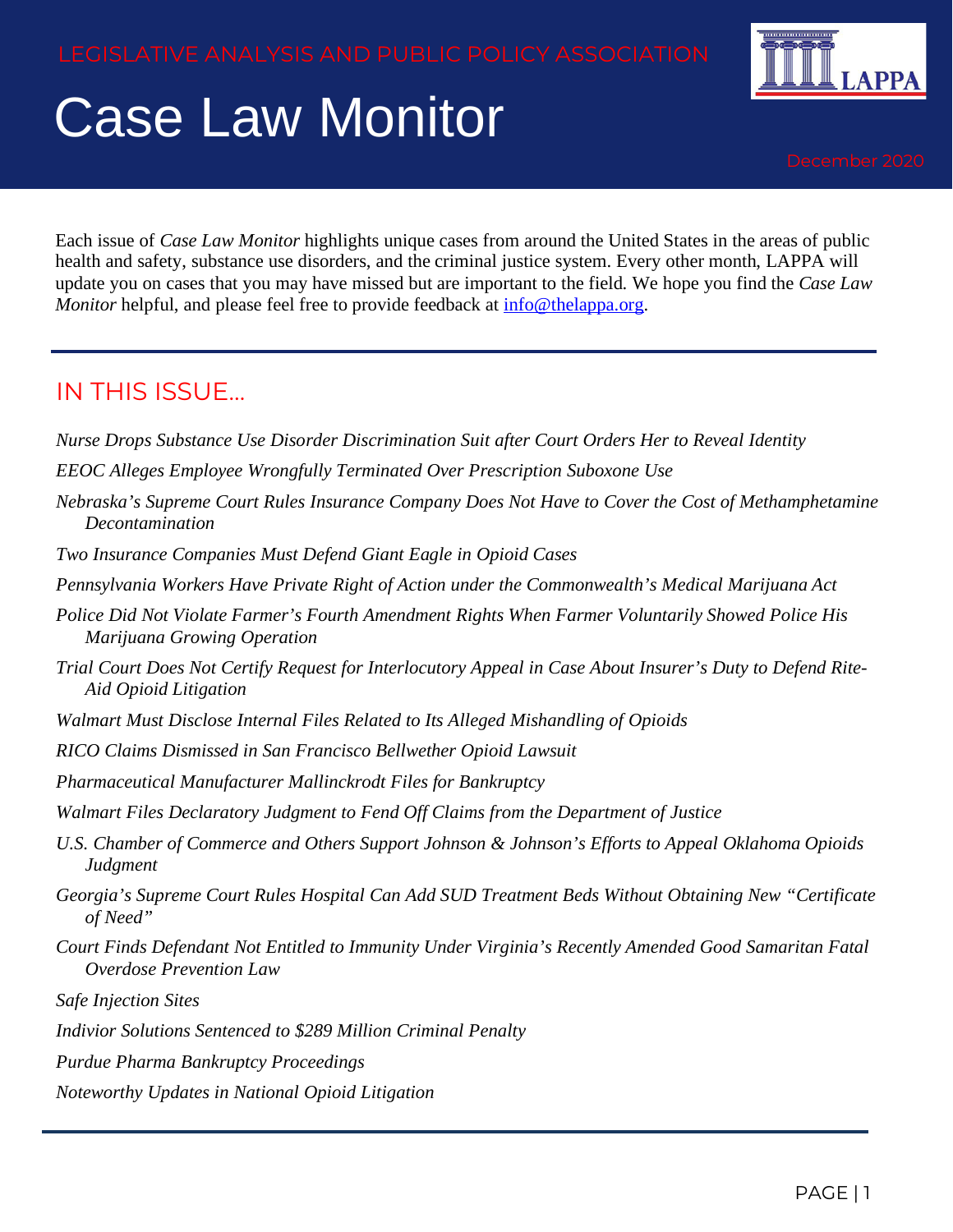#### NURSE DROPS SUBSTANCE USE DISORDER DISCRIMINATION SUIT AFTER COURT ORDERS HER TO REVEAL IDENTITY

*Jane Doe v. Main Line Hospitals, Inc.***, No. 2:20-cv-02637-KSM (E.D. Pa. suit dismissed Oct. 14, 2020).** For information on the facts and previous updates in this case, please refer to the October 2020 issue of the LAPPA *Case Law Monitor,* available [here.](https://legislativeanalysis.org/wp-content/uploads/2020/10/October-2020-Case-Law-Monitor-1.pdf) A former nurse asked the court to dismiss her SUD-related employment discrimination suit after the court ruled that she must reveal her name to proceed. Plaintiff filed the notice of dismissal on October 14, a day before the court-ordered deadline to amend her complaint to reflect her true identity.

#### EEOC ALLEGES EMPLOYEE WRONGFULLY TERMINATED OVER PRESCRIPTION SUBOXONE USE

*Equal Employment Opportunity Commission v. Lonza America, Inc.***, No. 1:20-cv-00311-TRM-SKL (E.D. Tn. filed Nov. 6, 2020).** The Equal Employment Opportunity Commission (EEOC) filed a lawsuit on behalf of Michael Ingram against Lonza America, Inc. (Lonza), a chemical manufacturing company, alleging that the company violated Title I of the Americans with Disabilities Act and Title I of the Civil Rights Act when it unlawfully terminated Mr. Ingram on the basis of a disability. In 2013, Ingram, a 10-year employee of Lonza, began treatment for opioid use disorder which included the use of Suboxone through a medication for addiction treatment (MAT) program. In July 2017, Lonza subjected Ingram to a random drug screen. Ingram tested positive due to his Suboxone use, and Lonza immediately suspended him for violating the company's work rules and policies. Lonza required Ingram to attend psychological counseling through the company's employee assistance program and conditioned his return to work on discontinuing use of the Suboxone. In response, Ingram informed Lonza that he is in a MAT program and provided the company with a copy of his Suboxone prescription and a statement from his doctor. Lonza refused to allow Ingram to return to work. In November 2017, Ingram took another drug test and again tested positive as a result of his Suboxone use. Because of the second positive test, Lonza terminated Ingram's employment for not discontinuing the Suboxone. In this lawsuit, the EEOC asks the court to make Ingram whole by providing him with appropriate backpay, compensation for past and future pecuniary and nonpecuniary losses, and punitive damages. Additionally, the EEOC asks the court to grant a permanent injunction enjoining Lonza from discharging employees because of a disability and to institute and carry out policies, practices, and programs which provide equal employment opportunities for qualified individuals with disabilities or persons requesting reasonable accommodations. The case is ongoing, and no next steps have yet been announced.

NEBRASKA'S SUPREME COURT RULES INSURANCE COMPANY DOES NOT HAVE TO COVER THE COST OF METHAMPHETAMINE DECONTAMINATION

*Jeremy Kaiser v. Allstate Indemnity Company***, 307 Neb. 562 (2020).** The Supreme Court of Nebraska ruled that property loss caused by methamphetamine vapor and residue inside a rental house is not a covered peril under the landlord's rental insurance policy. The plaintiff, Jeremy Kaiser, owns rental property that he insures through Allstate. The policy at issue in this case covered most direct physical loss to the property but excluded from coverage any property loss consisting of or caused by certain perils, including: (1) vapors, fumes, acids, toxic chemicals, toxic gasses, toxic liquids, toxic solids, or waste materials; (2) contamination, including but not limited to, the presence of toxic, noxious, or hazardous gasses, or smog produced from the manufacturing of a controlled substance; (3) vandalism, unless it is sudden or accidental; or (4) any act of a tenant unless the act results in sudden and accidental direct physical loss caused by smoke not caused by the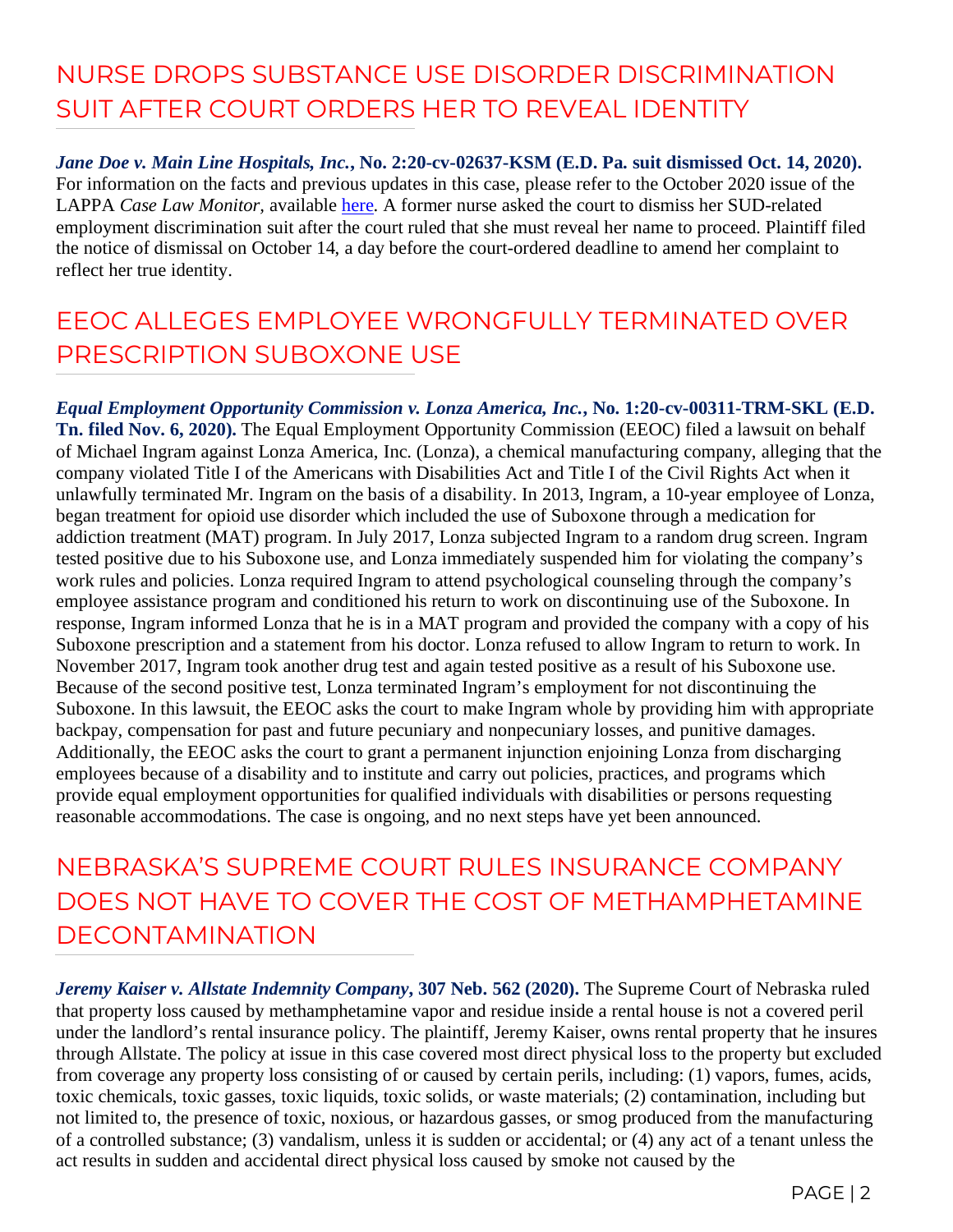manufacturing of controlled substances. In May 2013, Kaiser's tenants surrendered the property. Upon inspection of the house, Kaiser found evidence of methamphetamine use, manufacture, or both. Kaiser hired a testing company that discovered methamphetamine vapor and residue throughout the house and recommended decontamination. Kaiser submitted a claim to Allstate for the cleanup costs which Allstate denied. In February 2014, Kaiser filed a complaint against Allstate alleging breach of contract and bad faith. A state trial court granted Allstate's motion for summary judgment, concluding that the policy excludes coverage for Kaiser's cleanup costs. On appeal, Kaiser argued that the policy provides coverage via the "sudden or accidental" exceptions to the exclusions for vandalism and act(s) of a tenant. Kaiser based this argument on the rationale that, as a result of his tenants' producing or using methamphetamine indoors, methamphetamine vapor and residue "quickly bonded to most surfaces in the rental house." The trial record established that the tenants lived in the house for over a year and that Kaiser received reports from neighbors throughout that time that drug-related activity occurred at the house. While Kaiser did not know specifically when the tenants began producing or using methamphetamine, the evidence suggested that the damage to the house occurred on an ongoing basis over a significant period of time. Therefore, the Supreme Court of Nebraska ruled that Kaiser failed to meet the burden of proving that the sudden and accidental exception applies. Kaiser also argued that the district court erred in granting summary judgment because a genuine issue of material fact exists as to whether the tenants caused damage by producing or using methamphetamine. The court ruled that whether the methamphetamine vapor and residue were released through production or use is immaterial to the ultimate conclusion of law, as there is no dispute that methamphetamine vapor and residue caused the loss, and the policy contains a provision that a loss will be excluded from coverage if the predominant cause of the loss is excluded.

### TWO INSURANCE COMPANIES MUST DEFEND GIANT EAGLE IN OPIOID CASES

*Giant Eagle, Inc., et al. v. American Guarantee and Liability Insurance Company, et al.***, No. 2:19-cv-00904-RJC (W.D. Pa. Nov. 9, 2020) (order granting declaratory judgment).** A federal district court judge ruled that two excess layer insurance companies must defend the grocery and pharmacy chain Giant Eagle in four lawsuits related to the opioid crisis because their contractual obligations rest on whether the policies potentially cover the damages sought. Giant Eagle faces a number of lawsuits currently a part of the federal multidistrict opioid litigation over its alleged role in contributing to the opioid crisis. During the relevant time period, Old Republic Insurance Company provided primary layer commercial general liability insurance to Giant Eagle, while American Guarantee and Liability Insurance Company (AGLIC) and XL Specialty Insurance Company (XL) provided excess layer coverage. In this declaratory judgment action, Giant Eagle asserted that it spent at least \$5.7 million in defending against the underlying lawsuits, but that neither Old Republic nor AGLIC had reimbursed it for any of these purported costs. Moreover, Giant Eagle alleged that AGLIC refused to defend or indemnify it, and XL did not assume a defense. In ruling for Giant Eagle, the court distinguished the excess insurers' duty to indemnify from their broader duties to defend, stating that determining the duty to defend requires the court to look to whether the damages are potentially, rather than actually, covered under the policies. The court found that Giant Eagle established that the underlying lawsuits assert claims that are potentially covered by Old Republic's primary-layer policies, and thus also potentially covered by the AGLIC and XL excess policies. Accordingly, the court found that Giant's Eagle's payment of \$5.7 million in defense costs in the multidistrict opioid litigation triggered the duty to defend under the AGLIC and XL policies. A case management conference took place on December 3, 2020, during which the court discussed the status of the case with the parties and the pending motion for reconsideration filed by AGLIC. The plaintiffs have until December 30, 2020 to file a response to the motion.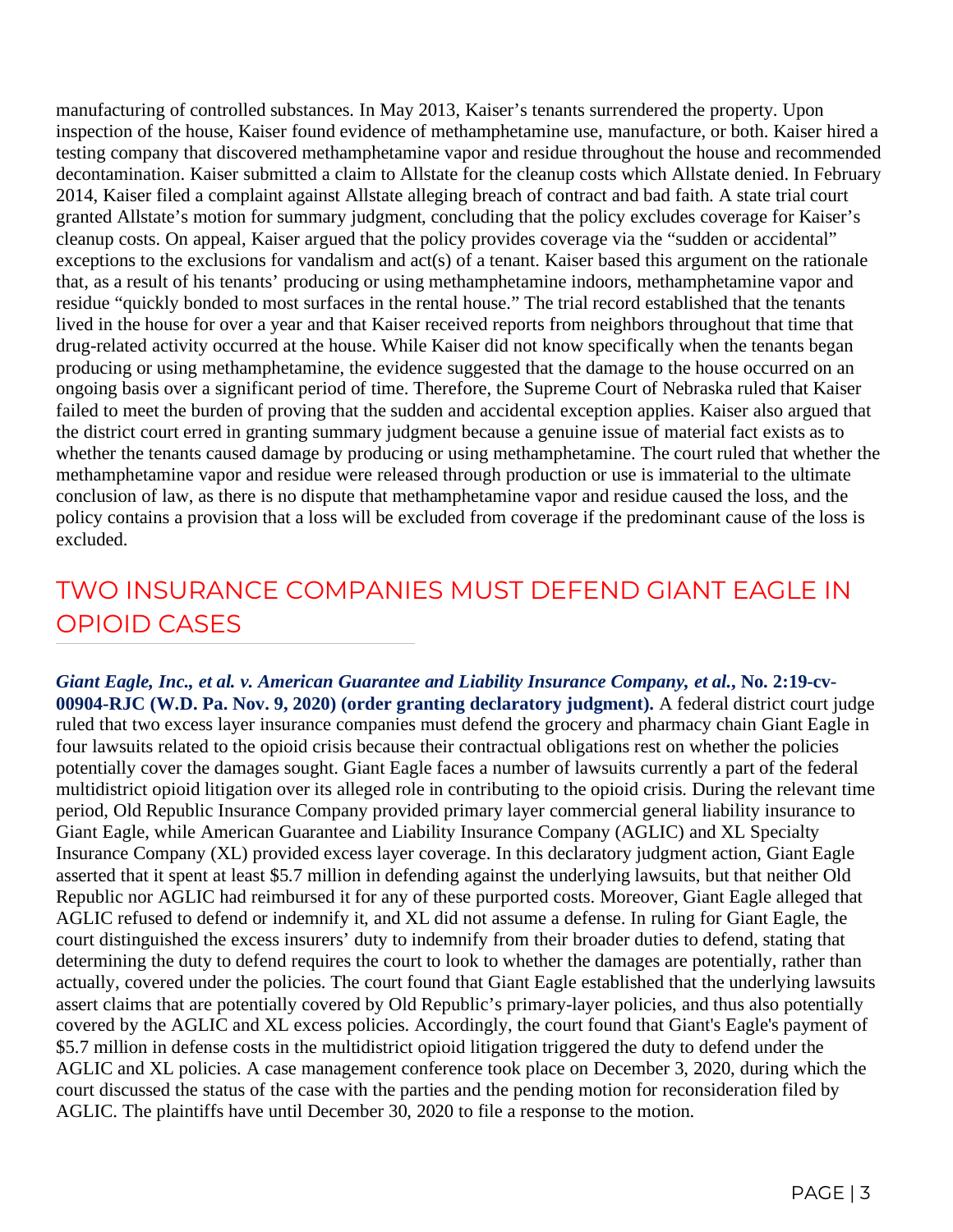# PENNSYLVANIA WORKERS HAVE PRIVATE RIGHT OF ACTION UNDER THE COMMONWEALTH'S MEDICAL MARIJUANA ACT

*Donna Hudnell v. Thomas Jefferson University Hospitals, Inc.***, No. 2:20-cv-01621-GJP (E.D. Pa. Sept. 25, 2020) (order granting private cause of action).** In a case of first impression for the Third Circuit (covering Delaware, New Jersey, and Pennsylvania), a federal district court ruled that Pennsylvania's Medical Marijuana Act (MMA) provides a private cause of action, thereby allowing workers to sue their employers for alleged discrimination based on their lawful use of marijuana. The plaintiff, Donna Hudnell, has a Commonwealth-issued license (card) allowing her to use medical marijuana to treat her back pain. After taking a leave of absence from work to have spinal surgery, Hudnell's employer, Thomas Jefferson University Hospital (Jefferson), required her to take a drug test. Hudnell's card expired prior to the test, but she was in the process of getting re-certified. After her test returned positive for marijuana, Jefferson fired Hudnell because, due to her lapsed card, Jefferson could not establish whether the positive test was the result of the lawful or illicit use of marijuana. Hudnell sued Jefferson, with the complaint including an MMA bias. In response, Jefferson argued that Hudnell cannot maintain a claim under the MMA because the statute does not provide a private right of action. In rejecting Jefferson's argument, the district court judge, who when interpreting unsettled Pennsylvania law must predict how the Pennsylvania Supreme Court would rule in the matter, concluded that the legislature intended to give workers the right to privately enforce the MMA even though the law does not expressly provide such a right. The court justified this reasoning based on the fact that: (1) the MMA does not provide for governmental agency enforcement; and (2) a private right of action is consistent with the MMA's purpose, which is to protect cardholders from job discrimination. In her lawsuit, Hudnell also filed disability and race bias claims under the Pennsylvania Human Relations Act and the Philadelphia Fair Practices Ordinance. The court, however, dismissed those counts, holding that she must wait and refile those claims after the Commonwealth's human rights commission either finishes investigating her complaint or fails to do so within one year of the date she filed the claim. Hudnell filed an amended complaint against Jefferson on November 4.

POLICE DID NOT VIOLATE FARMER'S FOURTH AMENDMENT RIGHTS WHEN FARMER VOLUNTARILY SHOWED POLICE HIS MARIJUANA GROWING OPERATION

#### *United States v. Lee Blomquist***, 976 F.3d 755 (6th Cir. 2020).**

The U.S. Court of Appeals for the Sixth Circuit affirmed the ruling of a Michigan district court holding that police did not violate a marijuana farmer's Fourth Amendment rights by exceeding the scope of a search warrant when the farmer voluntarily consented to giving the police a tour of his marijuana growing operation. The farmer, Lee Blomquist, grew and stored marijuana on his father's property. Local police issued a warrant to search the property after witnessing suspicious activity at the property by a known drug dealer. When the police arrived to search the property, Blomquist claimed he ran a legal medical marijuana operation and offered to show the officers his paperwork. At the officer's request, Blomquist showed the officers the greenhouses and the room where he stored the processed marijuana. Portions of the tour involved going to adjacent land owned by Blomquist's cousin not subject to the warrant. Despite Blomquist's representations about running a legal operation, Blomquist could not distribute medical marijuana in Michigan because of a prior federal drug felony. Moreover, he stored more marijuana on the property than Michigan law allows. Federal authorities charged Blomquist with manufacturing, possessing, distributing, and conspiring to distribute marijuana. Blomquist moved to suppress the evidence obtained during the search, arguing that police violated his Fourth Amendment rights by exceeding the scope of the search warrant in searching greenhouses on his cousin's property. The federal district court denied the motion to suppress, holding that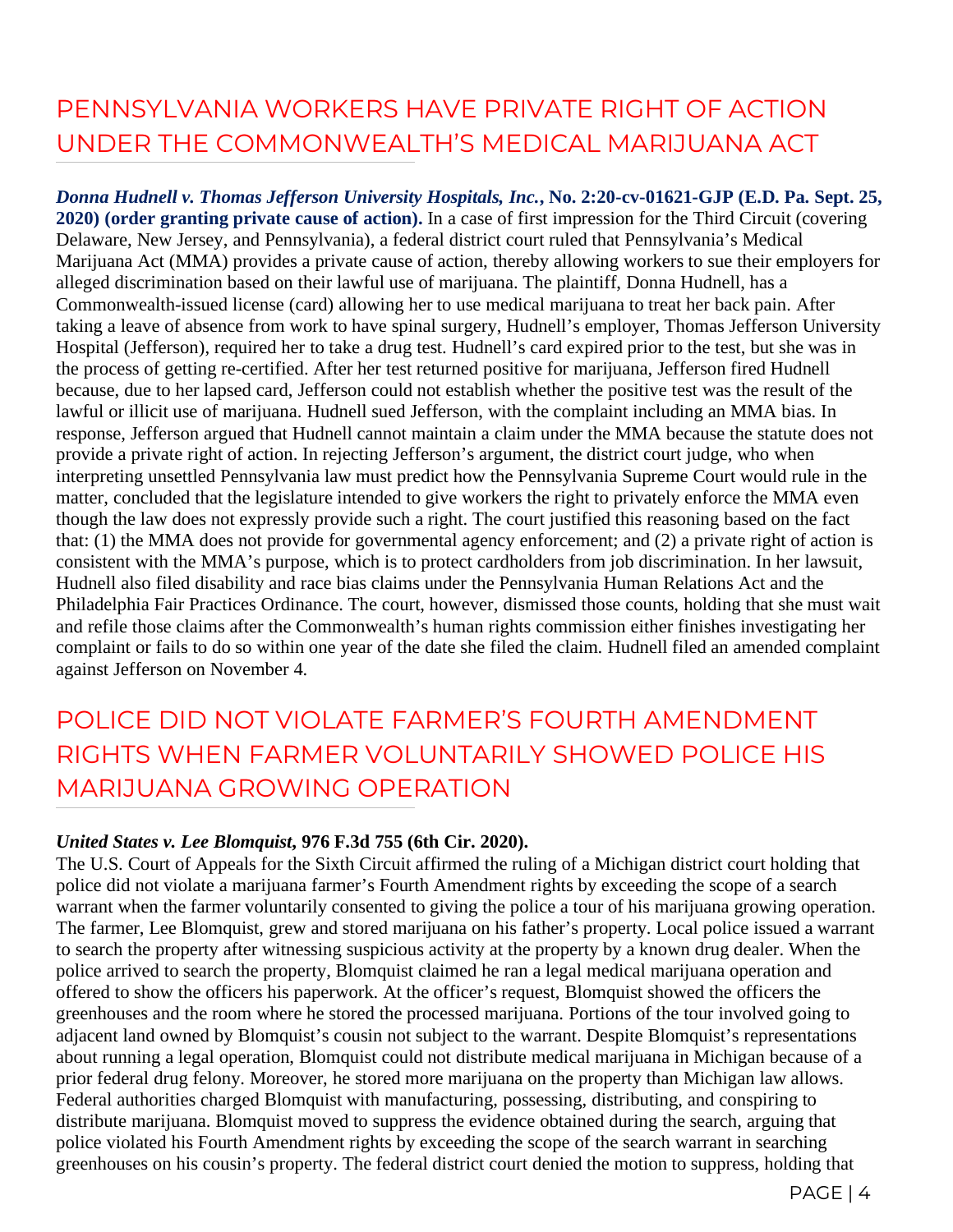Blomquist voluntarily consented to the search. On appeal, Blomquist argued that he involuntarily consented to the search because of law enforcement intimidation and coercion. The Sixth Circuit rejected Blomquist's assertions, finding nothing in the record indicating Blomquist faced duress or coercion. The court ruled that the totality of the circumstances showed Blomquist voluntarily consented to the search. Blomquist has until January 21, 2021 to file a petition for rehearing *en banc* (*i.e.,* in front of all Sixth Circuit judges, not just a three-judge panel).

### TRIAL COURT DOES NOT CERTIFY REQUEST FOR INTERLOCUTORY APPEAL IN CASE ABOUT INSURER'S DUTY TO DEFEND RITE-AID OPIOID LITIGATION

*Rite-Aid Corp. v. ACE American Insurance***, No. N19c-04-150 (Del. Super. Ct. Oct. 13, 2020) (order denying cert. of appeal).** For information on the facts and previous updates in this case, please refer to the October 2020 issue of the LAPPA *Case Law Monitor*, available [here.](https://legislativeanalysis.org/wp-content/uploads/2020/10/October-2020-Case-Law-Monitor-1.pdf) As noted in the prior *Case Law Monitor*, a Delaware trial court ruled in favor of Rite-Aid on September 22, 2020. On October 2, 2020, the insurer, Chubb, sought interlocutory appeal. The Delaware Superior Court, however, refused to certify Chubb's application for certification of interlocutory appeal. In its request for certification, Chubb stated that the case involves fundamental rules of liability insurance that will govern coverage for the opioid lawsuits filed by government entities. The court, however, did not believe that the issues in Rite-Aid's case against Chubb are significant enough to overcome the threshold requirement for interlocutory appeal that there exists a substantial issue of material importance. Additionally, the court held that despite the complex insurance coverage issue, it does not involve novel legal principles and has no impact on the actual opioid litigation. While the trial court's failure to certify does not preclude the Supreme Court of Delaware from hearing the case, the high court can consider the certification decision when determining whether or not to take the appeal.

### WAI MART MUST DISCLOSE INTERNAL FILES RELATED TO ITS ALLEGED MISHANDLING OF OPIOIDS

*Norfolk County Retirement System v. Walmart, Inc.***, No. 2020-0482 (Del. Ch. Oct. 6, 2020) (order compelling production of documents);** *Police and Fire Retirement System of Detroit v. Walmart, Inc.***, No. 2020-0478 (Del. Ch. Oct. 6, 2020) (order compelling production of documents).** For information on the facts and previous updates in this case, please refer to the August 2020 issue of the LAPPA *Case Law Monitor*, available [here.](https://legislativeanalysis.org/wp-content/uploads/2020/08/August-2020-Case-Law-Monitor-.pdf) On October 6, 2020, a Delaware state trial judge ruled that Walmart must disclose certain internal files related to its alleged mishandling of opioids sold through the company's in-store pharmacies. The files will be turned over to two pension funds who are accusing Walmart board members of turning a blind eye to excessively large sales of opioids. The court ordered Walmart to provide board discussions about opioid issues dating back to 2010. The case is ongoing, and no next steps have been announced as of yet.

#### RICO CLAIMS DISMISSED IN SAN FRANCISCO BELLWETHER OPIOID LAWSUIT

*City and County of San Francisco, et al. v. Purdue Pharma L.P., et al.***, No. 3:18-cv-07591-CRB (N.D. Ca. Sept. 30, 2020) (order partially granting motion to dismiss).** San Francisco's bellwether lawsuit seeking to hold drug marketers and distributors liable is moving forward despite the dismissal of the city's racketeering allegations by a federal judge. In a ruling made September 30, 2020, the judge determined that San Francisco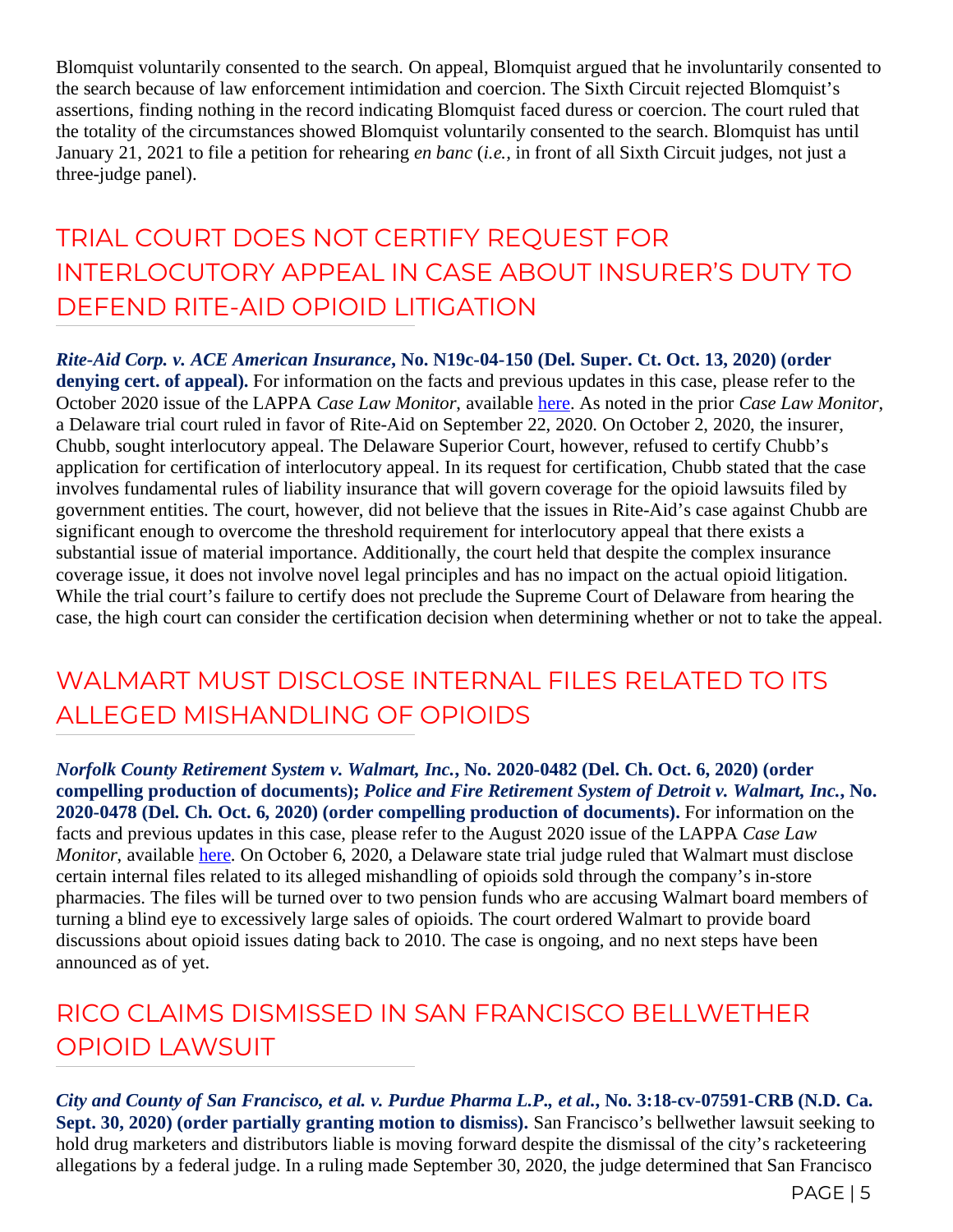has a valid claim for public nuisance against the drug companies and further ruled that the city validly alleged that the defendants engaged in the distribution, marketing, and sale of opioids in a manner that fueled an illegal secondary market and caused hazardous conditions. The court also declined to dismiss the city's state law claims which allege violations of California tort, false advertising, and unfair competition laws. However, the court dismissed the city's claims under the Racketeer Influenced and Corrupt Organization Act (RICO), holding that the chain of causation between the defendants' alleged conduct and the city's recognized injuries is too tenuous. While San Francisco identified several injuries stemming from the opioid epidemic, the court determined that only its allegations of property damage tied to improper needle and syringe disposal qualify as an injury for RICO purposes, and the chain between this injury and the defendants' conduct involved too many links and intervening acts by third and fourth parties. The trial for this case is scheduled to begin October 25, 2021.

# PHARMACEUTICAL MANUFACTURER MALLINCKRODT FILES FOR **BANKRUPTCY**

*In re: Mallinckrodt PLC.***, No. 20-12522-JTD (Bankr. Del. filed Oct. 12, 2020).** Pharmaceutical manufacturer Mallinckrodt filed for Chapter 11 bankruptcy protection in Delaware on October 12, 2020. According to news releases by Mallinckrodt and others, creditors and claimants will agree on a restructuring plan that hands ownership of the company to bondholders, provides no recovery to equity holders, and sets aside \$1.6 billion to resolve all opioid litigation. The filing comes as Mallinckrodt prepares for two trials over accusations that it illegally marketed opioids and failed to properly oversee large shipments of opioids. Under bankruptcy law, litigation against the company will halt while the bankruptcy plan makes its way through the court process. The agreement behind the bankruptcy plan includes certain debtors, state attorneys general, and lawyers for municipalities that sued the company over its role in the opioid epidemic. According to Mallinckrodt, the company will set up a trust to oversee payments from the \$1.6 billion fund to claimants and give them warrants to buy a stake in the reorganized company that could total nearly 20 percent.

#### WALMART FILES DECLARATORY JUDGMENT TO FEND OFF CLAIMS FROM THE DEPARTMENT OF JUSTICE

*Walmart Inc. v. U.S. Department of Justice, et al.***, No. 4:20-cv-00817-SDJ (E.D. Tx. filed Oct. 22, 2020).**  Walmart filed a declaratory judgment action against the federal government in an effort to preempt regulators' claims that the company contributed to the opioid crisis by filling suspicious prescriptions for opioids in its pharmacies. The company argues that the U.S. Department of Justice (DOJ) and the U.S. Drug Enforcement Administration are using the company as a scapegoat to divert attention from the government's failures to effectively address the crisis. Walmart filed the suit in anticipation of the DOJ filing its own lawsuit against Walmart alleging the company mishandled opioids. In the complaint, Walmart alleges that it has a robust system to monitor opioid prescriptions and federal regulators are making unreasonable claims against it. Walmart asks the federal court for a declaratory judgment that the defendants may not impose liability under the Controlled Substances Act and its implementing regulations based on: (1) purported red flag obligations; (2) anything short of a knowing violation by Walmart pharmacists; (3) corporate-level dispensing policies; (4) nonexistent distribution duties; or (5) purported failures to submit suspicious order reports. The case is ongoing, and no next steps have been announced as of yet.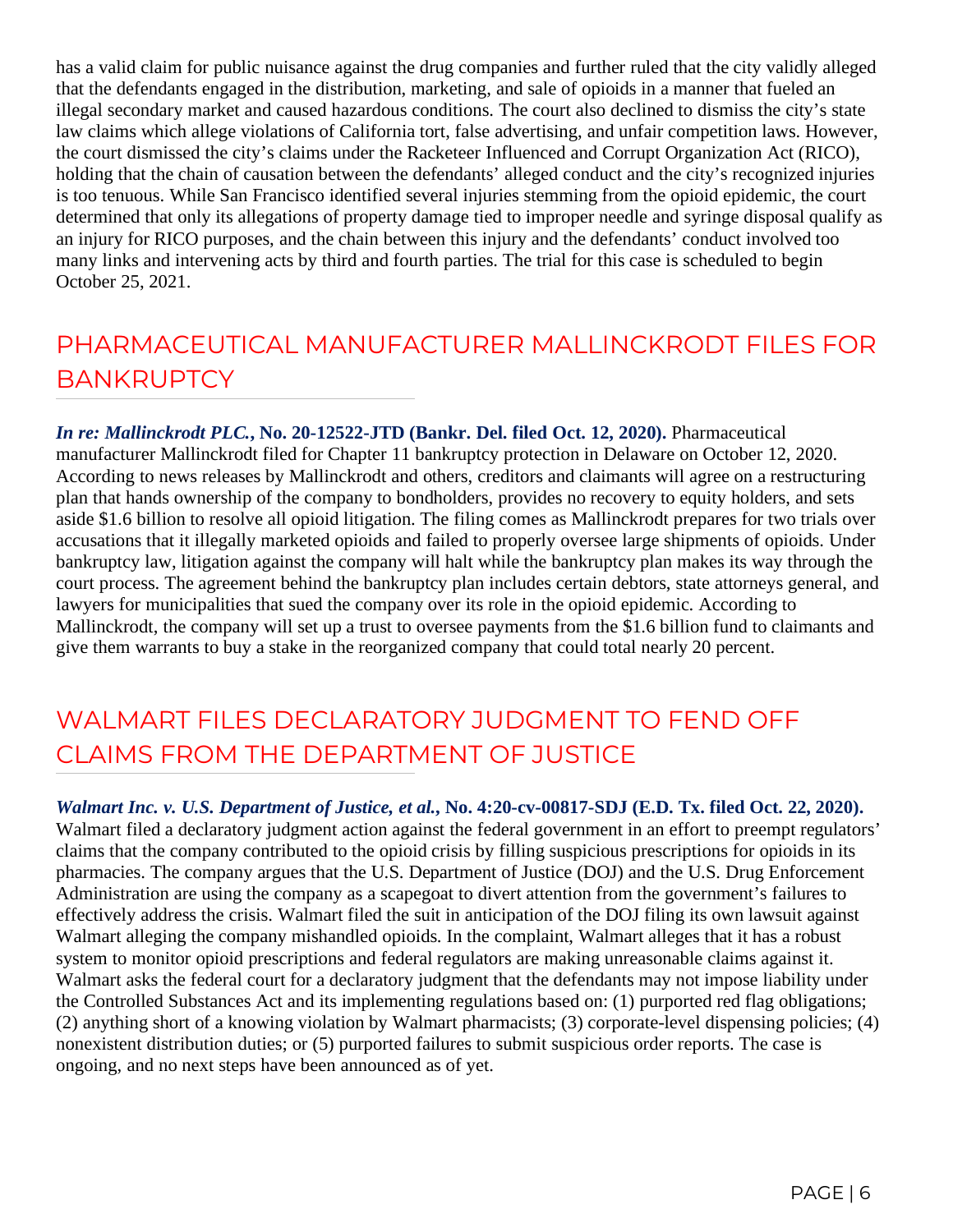# U.S. CHAMBER OF COMMERCE AND OTHERS SUPPORT JOHNSON & JOHNSON'S EFFORTS TO APPEAL OKLAHOMA OPIOID JUDGMENT

*State of Oklahoma, ex rel., Mike Hunter v. Johnson & Johnson, et al.***, No. DF-118474 (Okla. filed Dec. 9, 2019).** In October 2020, the Supreme Court of Oklahoma allowed the U.S. Chamber of Commerce, along with more than half a dozen pro-business and public policy groups and individuals, to file *amicus* briefs in support of Johnson & Johnson's bid to overturn a \$465 million judgment against the company. In August 2019, a state trial court ordered Johnson & Johnson to pay \$572 million to help address the opioid crisis in Oklahoma. The court later reduced the amount by nearly \$107 million, acknowledging a miscalculation in determining how much the company must pay the state. In its *amicus* brief, the U.S. Chamber of Commerce argues that there is no basis in Oklahoma law for the manner in which the trial court applied the state's public nuisance statute. The Chamber of Commerce alleges that if the high court does not correct the judgment, Oklahoma may use the public nuisance statute to sue other companies over costs associated with things like the obesity epidemic or climate change. The American Tort Reform Association joined the Chamber of Commerce in its *amicus* brief. The Goldwater Institute also filed an *amicus* brief in support of Johnson & Johnson's appeal, arguing that the public nuisance statue is unconstitutionally vague and that the trial court's ruling violates the freedom of speech by not differentiating between false speech and speech that is only potentially misleading.

### GEORGIA'S SUPREME COURT RULES HOSPITAL CAN ADD SUD TREATMENT BEDS WITHOUT OBTAINING NEW "CERTIFICATE OF NEED"

*Premier Health Care Investments, LLC v. UHS of Anchor, L.P.***, No. S19G1491 (Ga. Oct. 5, 2020).** The Supreme Court of Georgia reversed a lower court ruling that a hospital in rural Georgia must obtain a "certificate of need" (CON) before it reconfigures beds for its psychiatric and substance use disorder (SUD) patients. In 2005, the Georgia Department of Community Health (Department) created a rule, referred to as the "Psychiatric Rule," that requires hospitals to obtain a CON prior to establishing or expanding an acute care adult psychiatric and/or SUD treatment program. The rule defines expansion as "the addition of beds to an existing CON-authorized or grandfathered psychiatric and/or substance use disorder inpatient program." (Ga. Comp. R. & Regs. 111-2-2.26 (1)(a) and (2)(c)). In 2010, the defendant-appellant hospital, Premier (d/b/a Flint River), obtained a CON to establish a new, 12-bed adult psychiatric/SUD treatment program at one of its hospitals. Since that time, the hospital has used up to 18 additional beds for psychiatric/SUD patients, but has never exceeded its total licensed capacity of 49 beds. In 2016, plaintiff-appellee Anchor (d/b/a Southern Crescent), a competitor of Premier, complained to the Department that Premier violated its CON by having more than 12 psychiatric/SUD treatment beds. This complaint prompted a series of administrative reviews, which ultimately resulted in the Department concluding that Premier had not violated the law. Anchor subsequently sought judicial review of the Department's decision. A state trial court found for Premier. On appeal, an intermediate appellate court ruled that Premier must obtain a new CON because it redistributed beds for psychiatric/SUD patients beyond the number authorized by the CON. The Supreme Court of Georgia reversed the intermediate appellate court's decision, holding that the statute that governs which services require a CON (Ga. Code Ann. § 31-6-40 (a)) does not list the reallocation of beds as one of the services. Therefore, the court reasoned, because Premier only redistributed beds within an existing CON-approved psychiatric/SUD treatment program without exceeding the total number of approved inpatient beds for the facility, a new CON is unnecessary.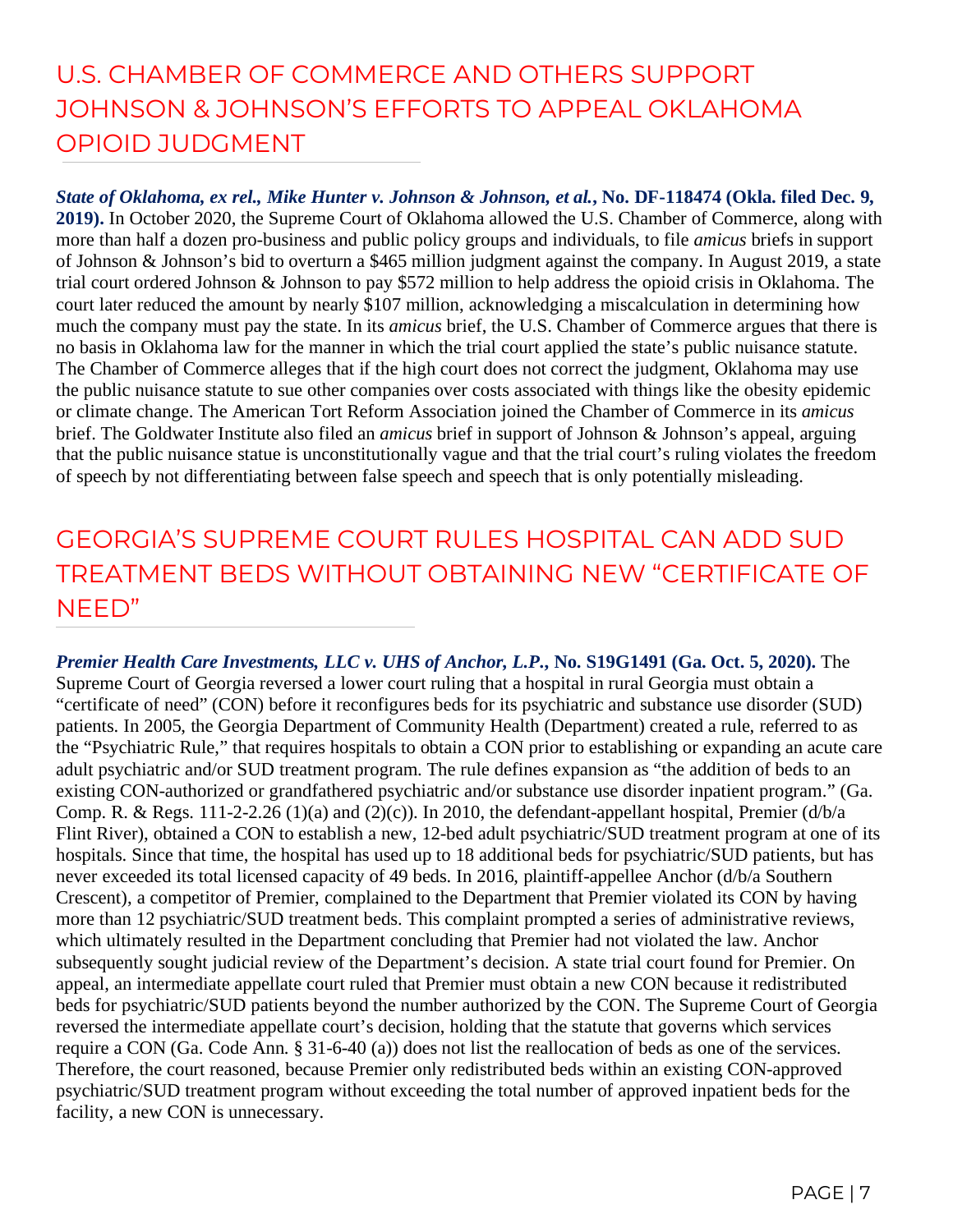# COURT FINDS DEFENDANT NOT ENTITLED TO IMMUNITY UNDER VIRGINIA'S RECENTLY AMENDED GOOD SAMARITAN FATAL OVERDOSE PREVENTION LAW

*Commonwealth of Virginia v. Kodie Brooke Weatherholtz***, No. CR20000459-00 (Va. Cir. Ct. Oct. 2, 2020).** For information on the facts and previous updates in this case, please refer to the October 2020 issue of the LAPPA *Case Law Monitor*, available [here.](https://legislativeanalysis.org/wp-content/uploads/2020/10/October-2020-Case-Law-Monitor-1.pdf) A trial judge ruled that Virginia can prosecute Kodie Weatherholtz for methamphetamine possession because Weatherholtz does not qualify for immunity under Virginia's recently revised Good Samaritan fatal overdose prevention law (law). The law encourages people to call 911 during an overdose by offering immunity from arrest and criminal prosecution for certain drug charges, including possession. The law defines overdose as a "life-threatening condition resulting from the consumption or use of a controlled substance, alcohol, or any combination of such substances." (Va. Code Ann. § 18.2-251.03(A)). In this case, a bystander called 911 while Weatherholz experienced a drug-induced psychosis. According to the court, while Weatherholz's psychosis exhibited dangerous behavior, she faced no immediate risk of death and was not in a life-threatening situation. In support, the court cited testimony that Weatherholz displayed symptoms of psychosis the day before and woke up the day of the arrest continuing her delusional behavior. Because the psychosis continued for an extended period of time, the court ruled that her condition created no sense of urgency. The judge also worried that accepting Weatherholz's condition as an overdose could create a precedent in which the bar for arresting someone is too high. On December 1, 2020, the court held a pre-trial hearing where Weatherholtz pled guilty. As a first-time offender, she is eligible for a deferred disposition, meaning that if she meets the court's obligations during a one-year probationary time period, the court will dismiss her case without a finding of guilt.

#### SAFE INJECTION SITES

*United States v. Safehouse, et al.***, No. 20-1422 (3rd Cir. 2020) (oral arguments heard November 16, 2020).**  For a summary of the facts of this case, please refer to the December 2019 issue of the LAPPA *Case Law Monitor*, available [here.](http://legislativeanalysis.org/wp-content/uploads/2020/01/LAPPA-Case-Law-Monitor-Volume-1-Issue-1-2.pdf) The U.S. Court of Appeals for the Third Circuit heard oral arguments for this case on November 16, 2020. The legal question presented is whether the operation of a supervised injection site violates the federal "crack house statute." (21 U.S.C.A. § 856). The law makes it illegal for anyone to maintain a place for the purpose of storing, using, or selling drugs. Much of the argument centered around whether Safehouse's purpose is covered by the statute. The government argued that Safehouse violates the statute because Safehouse's primary purpose is to facilitate drug use. One of the judges rejected this argument, stating that Safehouse plans to not only offer a consumption room, but also offer SUD treatment services and a syringe exchange program. The government's rebuttal to the judge's comment was that drug use on site is the necessary precondition for Safehouse to exist; that is, Safehouse would not be necessary if it did not offer a consumption room because other organizations already offer treatment and syringe exchange services in the Philadelphia area. Safehouse argued that its purpose is not to promote drug use, but instead to offer on-site medical care for drug use that would happen elsewhere if Safehouse did not exist. To provide an analogy for the court, Safehouse compared itself to an emergency room, stating that an emergency room does not exist to promote heart attacks but to treat them. The government responded by asserting that Safehouse argues for policy changes that the law, as currently written, prevents. It is unclear when the Third Circuit's decision will come down. The timing of the decision is relevant to the case because President-elect Joe Biden likely will replace the U.S. Attorney who brought the case.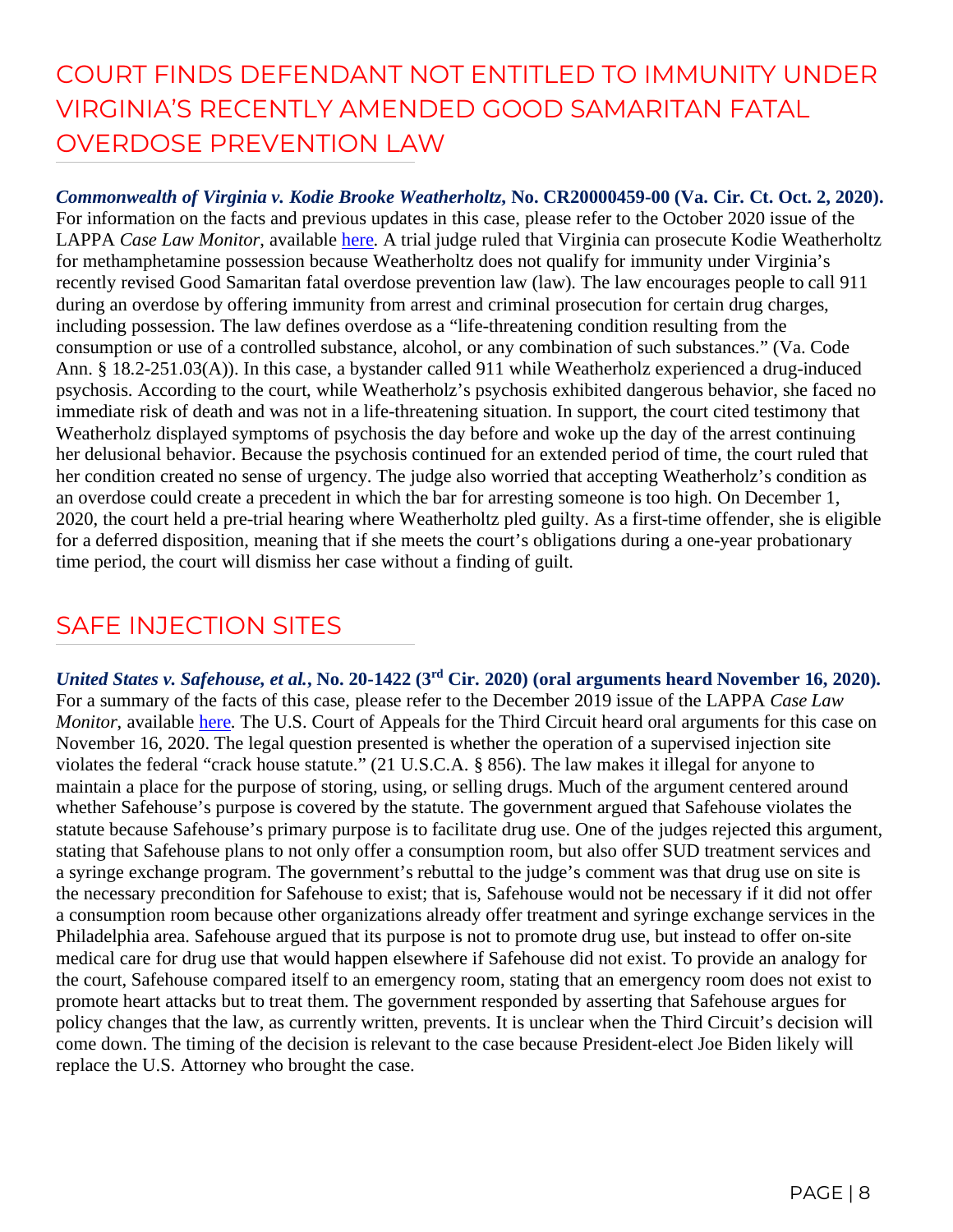# INDIVIOR SOLUTIONS SENTENCED TO \$289 MILLION CRIMINAL **PENALTY**

*United States v. Indivior Inc., et al.***, No. 1:19-cr-00016-JPJ-PMS (W.D. Va. Nov. 12, 2020).** For information on the facts and previous updates in this case, please refer to the August 2020 issue of the LAPPA *Case Law Monitor*, available [here.](https://legislativeanalysis.org/wp-content/uploads/2020/08/August-2020-Case-Law-Monitor-.pdf) A federal district court in Virginia sentenced Indivior Solutions to pay \$289 million in criminal penalties in connection with a previous guilty plea related to its marketing of the opioid use disorder treatment drug, Suboxone. Altogether, Indivior Solutions will pay \$600 million to resolve its civil and criminal liability in this matter. In total, the payments made by Indivior Solutions and its parent companies, Indivior Inc. and Indivior PLC, along with payments made under a 2019 agreement with Indivior's former parent, Reckitt Benckiser Group PLC, and criminal penalties paid pursuant to plea agreements with two former Indivior executives, will exceed \$2 billion.

#### PURDUE PHARMA BANKRUPTCY PROCEEDINGS

*In re Purdue Pharma L.P.***, No. 19-23649 (Bankr. S.D.N.Y. filed Sept. 15, 2019).** The updates discussed below all relate to a settlement agreement entered into between the U.S. Department of Justice (DOJ) and Purdue Pharma (Purdue).

- The DOJ announced on October 21, 2020 that it reached an agreement with Purdue under which Purdue will plead guilty to federal criminal charges as part of a settlement of more than \$8 billion. The company will plead guilty to three counts, including conspiracy to defraud the United States and violating federal anti-kickback laws. Under the agreement, Purdue will become a "public benefit company," meaning it will be governed by a trust and not by Purdue's current owners, the Sackler family. The deal does not release the Sackler family from criminal liability, and the criminal investigation involving the family remains ongoing. Under the proposal, Purdue will make a direct payment to the government of \$225 million, which is part of a larger \$2 billion criminal forfeiture. Additionally, Purdue faces a \$3.54 billion criminal fine. The company also agreed to \$2.8 billion in damages to resolve its civil liability.
- On November 10, 2020, a group of 24 states and the District of Columbia filed an objection to the settlements between Purdue and the DOJ.<sup>[1](#page-8-0)</sup> The states assert that the deal violates bankruptcy rules because it amounts to a de facto plan of reorganization that is not subject to the plan confirmation requirements and other creditor protections set forth in the Bankruptcy Code. The states claim that if they do not agree to the settlement, they risk losing any potential payout in the bankruptcy because their claims would be diluted by the amount to be paid under the settlement. The states ask the bankruptcy judge to delay approving the settlement until creditors can vote on a bankruptcy plan. Additionally, a group of nine bankruptcy professors filed briefs with the court on the same day stating their concerns that the Purdue deal misuses the bankruptcy system and precludes a full airing of the Sackler family's responsibility for the opioid crisis. The professors argue that Purdue's settlement would essentially force creditors to go along with a separate plan that would release members of the Sackler family from future legal fights.
- Fifteen democratic senators signed on to a letter sent to the DOJ on November 10, 2020 requesting that it drop its efforts to transform Purdue into a public asset. The senators claim the proposed rebranding of the company would pressure state governments to own and operate a company in which they have no interest and that devastated their communities.
- After an all-day hearing on November 17, 2020, a federal bankruptcy court permitted the settlement between Purdue and the DOJ to move forward. In allowing the payment portion of the settlement, the judge described it as a critical building block in the effort to resolve the numerous lawsuits against Purdue. The court also ruled

<span id="page-8-0"></span><sup>&</sup>lt;sup>1</sup> These states are: California, Colorado, Connecticut, Delaware, the District of Columbia, Hawaii, Idaho, Illinois, Iowa, Maine, Maryland, Massachusetts, Minnesota, Nevada, New Hampshire, New Jersey, New York, North Carolina, Oregon, Pennsylvania, Rhode Island, Vermont, Virginia, Washington, and Wisconsin.